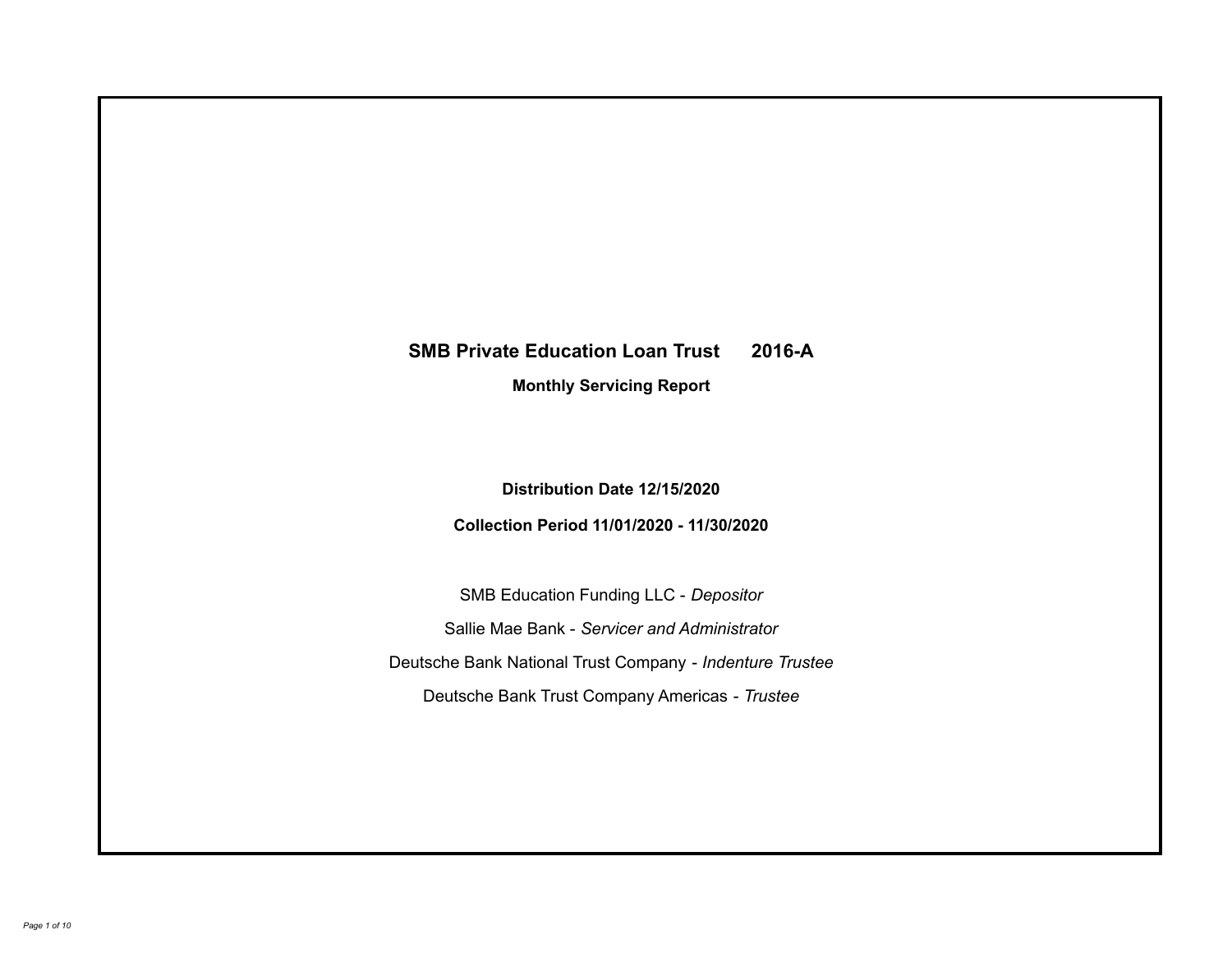| A           | <b>Student Loan Portfolio Characteristics</b> |                                                 | <b>Settlement Date</b><br>05/26/2016 | 10/31/2020       | 11/30/2020       |
|-------------|-----------------------------------------------|-------------------------------------------------|--------------------------------------|------------------|------------------|
|             | <b>Principal Balance</b>                      |                                                 | \$585,861,635.84                     | \$296,155,025.77 | \$293,342,582.82 |
|             | Interest to be Capitalized Balance            |                                                 | 32,367,510.93                        | 12,727,762.93    | 11,428,604.98    |
|             | Pool Balance                                  |                                                 | \$618,229,146.77                     | \$308,882,788.70 | \$304,771,187.80 |
|             | Weighted Average Coupon (WAC)                 |                                                 | 8.16%                                | 7.73%            | 7.73%            |
|             | Weighted Average Remaining Term               |                                                 | 134.18                               | 126.97           | 126.81           |
|             | Number of Loans                               |                                                 | 53,959                               | 27,685           | 27,255           |
|             | Number of Borrowers                           |                                                 | 52,283                               | 26,713           | 26,294           |
|             | Pool Factor                                   |                                                 |                                      | 0.499625083      | 0.492974473      |
|             |                                               | Since Issued Total Constant Prepayment Rate (1) |                                      | 9.67%            | 9.57%            |
| B           | <b>Debt Securities</b>                        | <b>Cusip/Isin</b>                               | 11/16/2020                           |                  | 12/15/2020       |
|             | A <sub>2</sub> A                              | 78449FAB7                                       | \$102,941,799.88                     |                  | \$101,159,327.44 |
|             | A2B                                           | 78449FAC5                                       | \$63,276,152.21                      |                  | \$62,180,504.02  |
|             | В                                             | 78449FAD3                                       | \$50,000,000.00                      |                  | \$50,000,000.00  |
| $\mathsf C$ | <b>Certificates</b>                           |                                                 | 11/16/2020                           |                  |                  |
|             |                                               | <b>Cusip/Isin</b>                               |                                      |                  | 12/15/2020       |
|             | Residual                                      | 78449F101                                       | \$100,000.00                         |                  | \$100,000.00     |
|             |                                               |                                                 |                                      |                  |                  |
| D           | <b>Account Balances</b>                       |                                                 | 11/16/2020                           |                  | 12/15/2020       |
|             | Reserve Account Balance                       |                                                 | \$1,557,854.00                       |                  | \$1,557,854.00   |
| E           | <b>Asset / Liability</b>                      |                                                 | 11/16/2020                           |                  | 12/15/2020       |
|             | Overcollateralization Percentage              |                                                 | 30.00%                               |                  | 30.00%           |
|             | Specified Overcollateralization Amount        |                                                 | \$92,664,836.61                      |                  | \$91,431,356.34  |

(1) For additional information, see 'Since Issued CPR Methodology' found on page 11 of this report.

Actual Overcollateralization Amount \$92,664,836.61

\$91,431,356.34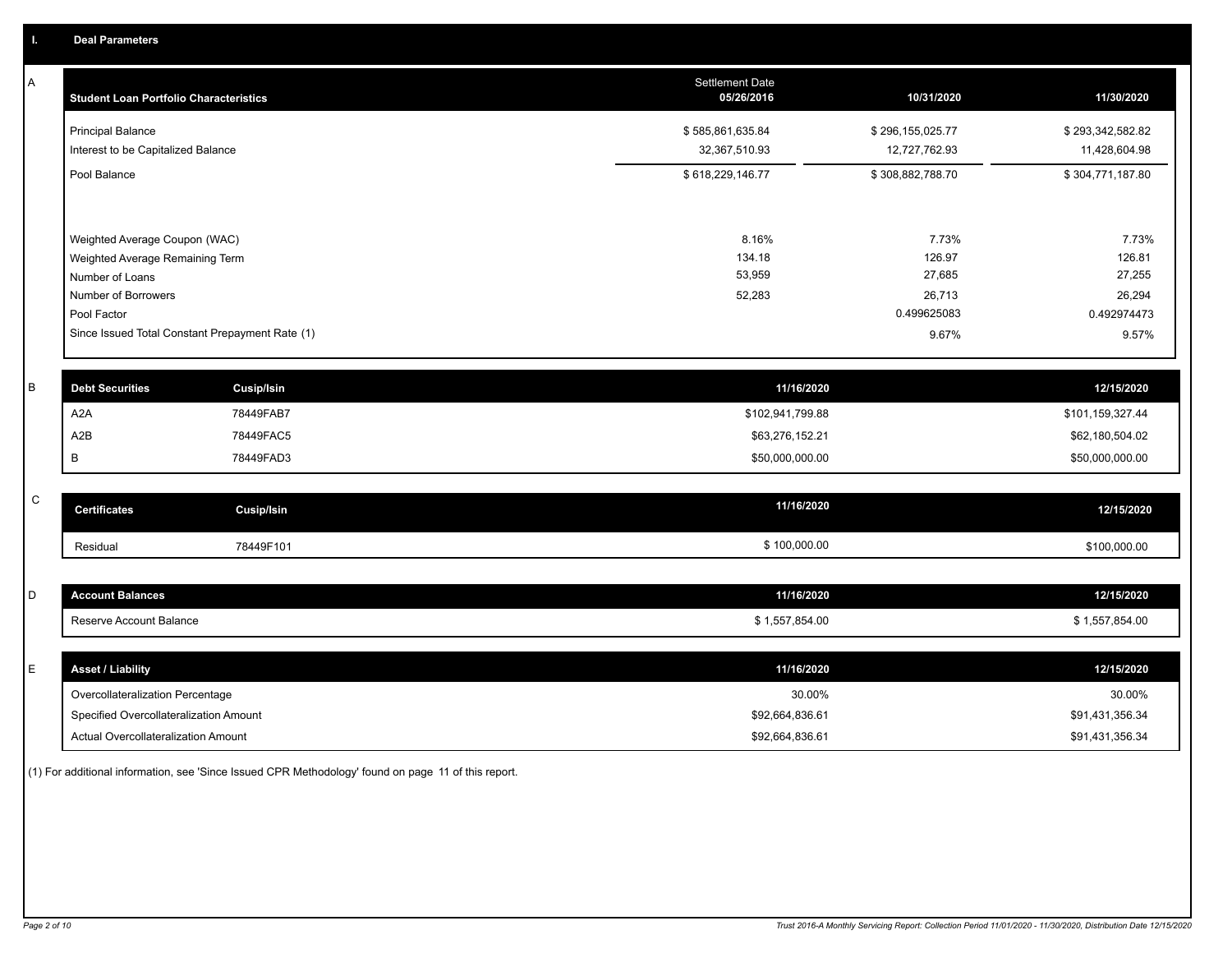## **II. 2016-A Trust Activity 11/01/2020 through 11/30/2020**

| <b>Borrower Principal</b><br>3,819,373.42<br>0.00<br><b>Consolidation Activity Principal</b><br>0.00<br>Seller Principal Reimbursement<br>0.00<br>Servicer Principal Reimbursement<br>0.00<br>Delinquent Principal Purchases by Servicer<br>92,382.58<br><b>Other Principal Deposits</b><br>\$3,911,756.00<br><b>Total Principal Receipts</b><br>B<br><b>Student Loan Interest Receipts</b><br>Borrower Interest<br>1,443,154.07<br>0.00<br><b>Consolidation Activity Interest</b><br>0.00<br>Seller Interest Reimbursement<br>0.00<br>Servicer Interest Reimbursement<br>0.00<br>Delinquent Interest Purchases by Servicer<br>3,982.04<br><b>Other Interest Deposits</b><br>\$1,447,136.11<br><b>Total Interest Receipts</b><br>C<br><b>Recoveries on Realized Losses</b><br>\$45,540.64<br>D<br><b>Investment Income</b><br>\$118.41<br>Е<br><b>Funds Borrowed from Next Collection Period</b><br>\$0.00<br>F<br>\$0.00<br><b>Funds Repaid from Prior Collection Period</b><br>G<br>\$0.00<br>Loan Sale or Purchase Proceeds<br>H<br>\$0.00<br>Initial Deposits to Distribution Account<br>\$0.00<br><b>Excess Transferred from Other Accounts</b><br><b>Borrower Benefit Reimbursements</b><br>\$0.00<br>J<br>Κ<br><b>Other Deposits</b><br>\$0.00<br><b>Other Fees Collected</b><br>L<br>\$0.00<br>М<br><b>AVAILABLE FUNDS</b><br>\$5,404,551.16<br>N<br>Non-Cash Principal Activity During Collection Period<br>\$1,099,313.05<br>Aggregate Purchased Amounts by the Depositor, Servicer or Seller<br>\$96,364.62<br>O<br>P<br>Aggregate Loan Substitutions<br>\$0.00 | Α | <b>Student Loan Principal Receipts</b> |  |
|----------------------------------------------------------------------------------------------------------------------------------------------------------------------------------------------------------------------------------------------------------------------------------------------------------------------------------------------------------------------------------------------------------------------------------------------------------------------------------------------------------------------------------------------------------------------------------------------------------------------------------------------------------------------------------------------------------------------------------------------------------------------------------------------------------------------------------------------------------------------------------------------------------------------------------------------------------------------------------------------------------------------------------------------------------------------------------------------------------------------------------------------------------------------------------------------------------------------------------------------------------------------------------------------------------------------------------------------------------------------------------------------------------------------------------------------------------------------------------------------------------------------------------------------------------------------------|---|----------------------------------------|--|
|                                                                                                                                                                                                                                                                                                                                                                                                                                                                                                                                                                                                                                                                                                                                                                                                                                                                                                                                                                                                                                                                                                                                                                                                                                                                                                                                                                                                                                                                                                                                                                            |   |                                        |  |
|                                                                                                                                                                                                                                                                                                                                                                                                                                                                                                                                                                                                                                                                                                                                                                                                                                                                                                                                                                                                                                                                                                                                                                                                                                                                                                                                                                                                                                                                                                                                                                            |   |                                        |  |
|                                                                                                                                                                                                                                                                                                                                                                                                                                                                                                                                                                                                                                                                                                                                                                                                                                                                                                                                                                                                                                                                                                                                                                                                                                                                                                                                                                                                                                                                                                                                                                            |   |                                        |  |
|                                                                                                                                                                                                                                                                                                                                                                                                                                                                                                                                                                                                                                                                                                                                                                                                                                                                                                                                                                                                                                                                                                                                                                                                                                                                                                                                                                                                                                                                                                                                                                            |   |                                        |  |
|                                                                                                                                                                                                                                                                                                                                                                                                                                                                                                                                                                                                                                                                                                                                                                                                                                                                                                                                                                                                                                                                                                                                                                                                                                                                                                                                                                                                                                                                                                                                                                            |   |                                        |  |
|                                                                                                                                                                                                                                                                                                                                                                                                                                                                                                                                                                                                                                                                                                                                                                                                                                                                                                                                                                                                                                                                                                                                                                                                                                                                                                                                                                                                                                                                                                                                                                            |   |                                        |  |
|                                                                                                                                                                                                                                                                                                                                                                                                                                                                                                                                                                                                                                                                                                                                                                                                                                                                                                                                                                                                                                                                                                                                                                                                                                                                                                                                                                                                                                                                                                                                                                            |   |                                        |  |
|                                                                                                                                                                                                                                                                                                                                                                                                                                                                                                                                                                                                                                                                                                                                                                                                                                                                                                                                                                                                                                                                                                                                                                                                                                                                                                                                                                                                                                                                                                                                                                            |   |                                        |  |
|                                                                                                                                                                                                                                                                                                                                                                                                                                                                                                                                                                                                                                                                                                                                                                                                                                                                                                                                                                                                                                                                                                                                                                                                                                                                                                                                                                                                                                                                                                                                                                            |   |                                        |  |
|                                                                                                                                                                                                                                                                                                                                                                                                                                                                                                                                                                                                                                                                                                                                                                                                                                                                                                                                                                                                                                                                                                                                                                                                                                                                                                                                                                                                                                                                                                                                                                            |   |                                        |  |
|                                                                                                                                                                                                                                                                                                                                                                                                                                                                                                                                                                                                                                                                                                                                                                                                                                                                                                                                                                                                                                                                                                                                                                                                                                                                                                                                                                                                                                                                                                                                                                            |   |                                        |  |
|                                                                                                                                                                                                                                                                                                                                                                                                                                                                                                                                                                                                                                                                                                                                                                                                                                                                                                                                                                                                                                                                                                                                                                                                                                                                                                                                                                                                                                                                                                                                                                            |   |                                        |  |
|                                                                                                                                                                                                                                                                                                                                                                                                                                                                                                                                                                                                                                                                                                                                                                                                                                                                                                                                                                                                                                                                                                                                                                                                                                                                                                                                                                                                                                                                                                                                                                            |   |                                        |  |
|                                                                                                                                                                                                                                                                                                                                                                                                                                                                                                                                                                                                                                                                                                                                                                                                                                                                                                                                                                                                                                                                                                                                                                                                                                                                                                                                                                                                                                                                                                                                                                            |   |                                        |  |
|                                                                                                                                                                                                                                                                                                                                                                                                                                                                                                                                                                                                                                                                                                                                                                                                                                                                                                                                                                                                                                                                                                                                                                                                                                                                                                                                                                                                                                                                                                                                                                            |   |                                        |  |
|                                                                                                                                                                                                                                                                                                                                                                                                                                                                                                                                                                                                                                                                                                                                                                                                                                                                                                                                                                                                                                                                                                                                                                                                                                                                                                                                                                                                                                                                                                                                                                            |   |                                        |  |
|                                                                                                                                                                                                                                                                                                                                                                                                                                                                                                                                                                                                                                                                                                                                                                                                                                                                                                                                                                                                                                                                                                                                                                                                                                                                                                                                                                                                                                                                                                                                                                            |   |                                        |  |
|                                                                                                                                                                                                                                                                                                                                                                                                                                                                                                                                                                                                                                                                                                                                                                                                                                                                                                                                                                                                                                                                                                                                                                                                                                                                                                                                                                                                                                                                                                                                                                            |   |                                        |  |
|                                                                                                                                                                                                                                                                                                                                                                                                                                                                                                                                                                                                                                                                                                                                                                                                                                                                                                                                                                                                                                                                                                                                                                                                                                                                                                                                                                                                                                                                                                                                                                            |   |                                        |  |
|                                                                                                                                                                                                                                                                                                                                                                                                                                                                                                                                                                                                                                                                                                                                                                                                                                                                                                                                                                                                                                                                                                                                                                                                                                                                                                                                                                                                                                                                                                                                                                            |   |                                        |  |
|                                                                                                                                                                                                                                                                                                                                                                                                                                                                                                                                                                                                                                                                                                                                                                                                                                                                                                                                                                                                                                                                                                                                                                                                                                                                                                                                                                                                                                                                                                                                                                            |   |                                        |  |
|                                                                                                                                                                                                                                                                                                                                                                                                                                                                                                                                                                                                                                                                                                                                                                                                                                                                                                                                                                                                                                                                                                                                                                                                                                                                                                                                                                                                                                                                                                                                                                            |   |                                        |  |
|                                                                                                                                                                                                                                                                                                                                                                                                                                                                                                                                                                                                                                                                                                                                                                                                                                                                                                                                                                                                                                                                                                                                                                                                                                                                                                                                                                                                                                                                                                                                                                            |   |                                        |  |
|                                                                                                                                                                                                                                                                                                                                                                                                                                                                                                                                                                                                                                                                                                                                                                                                                                                                                                                                                                                                                                                                                                                                                                                                                                                                                                                                                                                                                                                                                                                                                                            |   |                                        |  |
|                                                                                                                                                                                                                                                                                                                                                                                                                                                                                                                                                                                                                                                                                                                                                                                                                                                                                                                                                                                                                                                                                                                                                                                                                                                                                                                                                                                                                                                                                                                                                                            |   |                                        |  |
|                                                                                                                                                                                                                                                                                                                                                                                                                                                                                                                                                                                                                                                                                                                                                                                                                                                                                                                                                                                                                                                                                                                                                                                                                                                                                                                                                                                                                                                                                                                                                                            |   |                                        |  |
|                                                                                                                                                                                                                                                                                                                                                                                                                                                                                                                                                                                                                                                                                                                                                                                                                                                                                                                                                                                                                                                                                                                                                                                                                                                                                                                                                                                                                                                                                                                                                                            |   |                                        |  |
|                                                                                                                                                                                                                                                                                                                                                                                                                                                                                                                                                                                                                                                                                                                                                                                                                                                                                                                                                                                                                                                                                                                                                                                                                                                                                                                                                                                                                                                                                                                                                                            |   |                                        |  |
|                                                                                                                                                                                                                                                                                                                                                                                                                                                                                                                                                                                                                                                                                                                                                                                                                                                                                                                                                                                                                                                                                                                                                                                                                                                                                                                                                                                                                                                                                                                                                                            |   |                                        |  |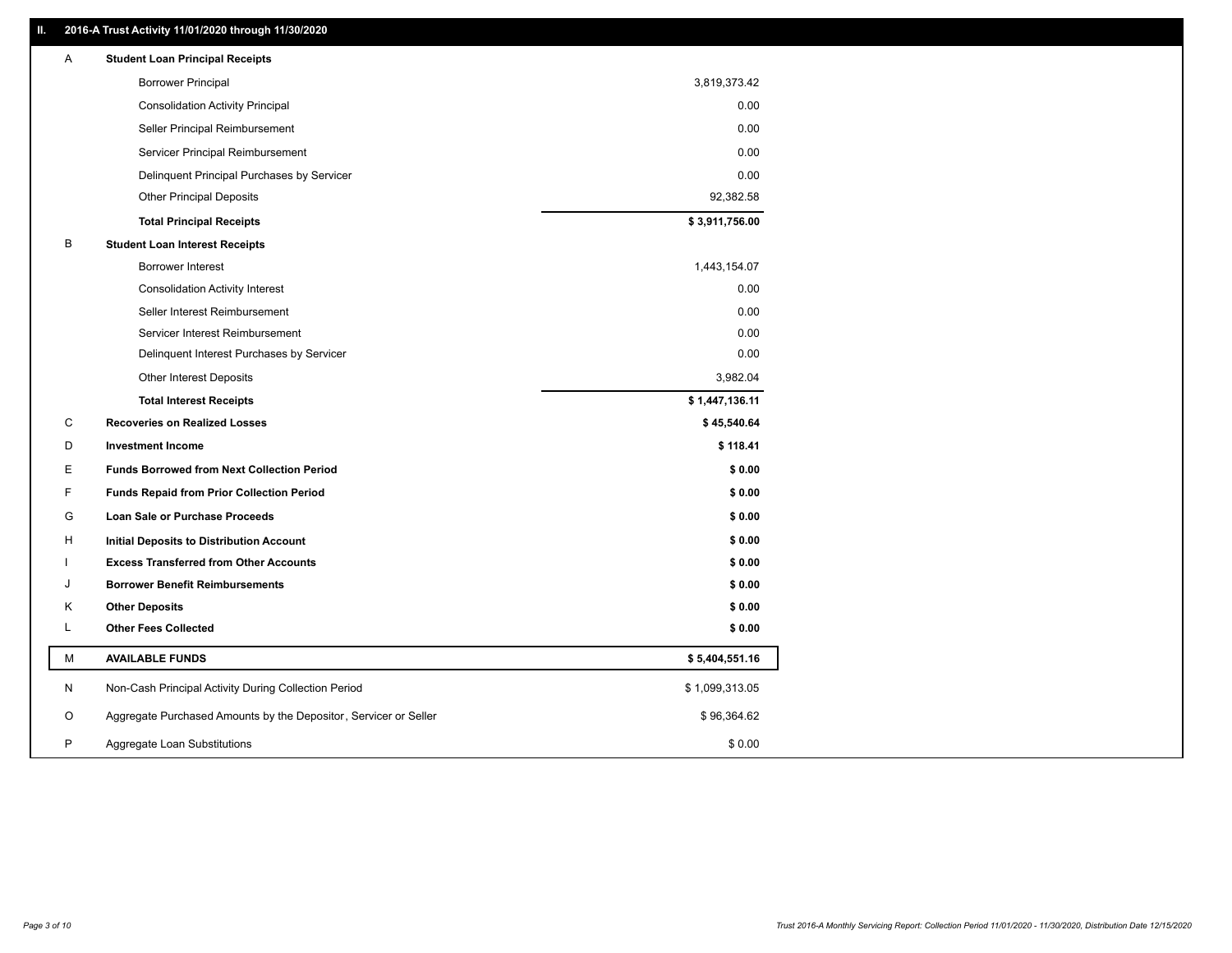| <b>Loans by Repayment Status</b> |                       |                          |            |                                                                  |                |                            |                          |         |                                                                  |                |                            |
|----------------------------------|-----------------------|--------------------------|------------|------------------------------------------------------------------|----------------|----------------------------|--------------------------|---------|------------------------------------------------------------------|----------------|----------------------------|
|                                  |                       |                          | 11/30/2020 |                                                                  |                | 10/31/2020                 |                          |         |                                                                  |                |                            |
|                                  |                       | <b>Wtd Avg</b><br>Coupon | # Loans    | <b>Principal and</b><br><b>Interest Accrued</b><br>to Capitalize | % of Principal | % of Loans in<br>Repay (1) | <b>Wtd Avg</b><br>Coupon | # Loans | <b>Principal and</b><br><b>Interest Accrued</b><br>to Capitalize | % of Principal | % of Loans in<br>Repay (1) |
| INTERIM:                         | IN SCHOOL             | 8.92%                    | 750        | \$12,751,134.57                                                  | 4.184%         | $-$ %                      | 8.90%                    | 752     | \$12,547,427.48                                                  | 4.062%         | $-$ %                      |
|                                  | GRACE                 | 8.73%                    | 218        | \$3,984,420.11                                                   | 1.307%         | $-$ %                      | 8.80%                    | 401     | \$6,944,114.36                                                   | 2.248%         | $-$ %                      |
|                                  | <b>DEFERMENT</b>      | 8.59%                    | 1,824      | \$24,872,681.73                                                  | 8.161%         | $-$ %                      | 8.56%                    | 1,841   | \$24,814,555.62                                                  | 8.034%         | $-$ %                      |
| <b>REPAYMENT:</b>                | <b>CURRENT</b>        | 7.55%                    | 22,901     | \$241,315,182.31                                                 | 79.179%        | 91.698%                    | 7.53%                    | 23,036  | \$241,879,633.10                                                 | 78.308%        | 91.421%                    |
|                                  | 31-60 DAYS DELINQUENT | 7.71%                    | 373        | \$5,507,634.88                                                   | 1.807%         | 2.093%                     | 7.87%                    | 391     | \$5,511,575.85                                                   | 1.784%         | 2.083%                     |
|                                  | 61-90 DAYS DELINQUENT | 7.55%                    | 214        | \$3,152,157.39                                                   | 1.034%         | 1.198%                     | 7.71%                    | 233     | \$3,315,358.83                                                   | 1.073%         | 1.253%                     |
|                                  | > 90 DAYS DELINQUENT  | 8.94%                    | 136        | \$1,781,807.97                                                   | 0.585%         | 0.677%                     | 8.63%                    | 115     | \$1,652,373.17                                                   | 0.535%         | 0.625%                     |
|                                  | FORBEARANCE           | 7.99%                    | 839        | \$11,406,168.84                                                  | 3.743%         | 4.334%                     | 7.96%                    | 916     | \$12,217,750.29                                                  | 3.955%         | 4.618%                     |
| <b>TOTAL</b>                     |                       |                          | 27,255     | \$304,771,187.80                                                 | 100.00%        | 100.00%                    |                          | 27,685  | \$308,882,788.70                                                 | 100.00%        | 100.00%                    |

Percentages may not total 100% due to rounding \*

1 Loans classified in "Repayment" include any loan for which interim interest only, \$25 fixed payments or full principal and interest payments are due.

| <b>Loans by Borrower Status</b> |                                                                                                                              |                          |         |                                                           |                |                                |                          |         |                                                           |                |                                |
|---------------------------------|------------------------------------------------------------------------------------------------------------------------------|--------------------------|---------|-----------------------------------------------------------|----------------|--------------------------------|--------------------------|---------|-----------------------------------------------------------|----------------|--------------------------------|
|                                 |                                                                                                                              |                          |         | 11/30/2020                                                |                |                                | 10/31/2020               |         |                                                           |                |                                |
|                                 |                                                                                                                              | <b>Wtd Avg</b><br>Coupon | # Loans | Principal and<br><b>Interest Accrued</b><br>to Capitalize | % of Principal | % of Loans in<br>P&I Repay (2) | <b>Wtd Avg</b><br>Coupon | # Loans | Principal and<br><b>Interest Accrued</b><br>to Capitalize | % of Principal | % of Loans in<br>P&I Repay (2) |
| <b>INTERIM:</b>                 | IN SCHOOL                                                                                                                    | 8.57%                    | 1,442   | \$23,087,546.40                                           | 7.575%         | $-$ %                          | 8.55%                    | 1,447   | \$22,909,980.59                                           | 7.417%         | $-$ %                          |
|                                 | <b>GRACE</b>                                                                                                                 | 8.44%                    | 403     | \$6,871,732.78                                            | 2.255%         | $-$ %                          | 8.50%                    | 786     | \$12,725,649.19                                           | 4.120%         | $-$ %                          |
|                                 | <b>DEFERMENT</b>                                                                                                             | 8.19%                    | 3,521   | \$46,818,254.30                                           | 15.362%        | $-$ %                          | 8.18%                    | 3,536   | \$46,752,530.26                                           | 15.136%        | $-$ %                          |
| P&I REPAYMENT:                  | <b>CURRENT</b>                                                                                                               | 7.49%                    | 20,361  | \$206,595,187.49                                          | 67.787%        | 90.614%                        | 7.46%                    | 20,283  | \$204,062,035.67                                          | 66.065%        | 90.096%                        |
|                                 | 31-60 DAYS DELINQUENT                                                                                                        | 7.70%                    | 349     | \$5,188,224.35                                            | 1.702%         | 2.276%                         | 7.85%                    | 376     | \$5,323,825.11                                            | 1.724%         | 2.351%                         |
|                                 | 61-90 DAYS DELINQUENT                                                                                                        | 7.54%                    | 207     | \$3,070,234.92                                            | 1.007%         | 1.347%                         | 7.71%                    | 228     | \$3,249,183.87                                            | 1.052%         | 1.435%                         |
|                                 | > 90 DAYS DELINQUENT                                                                                                         | 8.94%                    | 133     | \$1,733,838.72                                            | 0.569%         | 0.760%                         | 8.62%                    | 113     | \$1,641,833.72                                            | 0.532%         | 0.725%                         |
|                                 | <b>FORBEARANCE</b>                                                                                                           | 7.99%                    | 839     | \$11,406,168.84                                           | 3.743%         | 5.003%                         | 7.96%                    | 916     | \$12,217,750.29                                           | 3.955%         | 5.394%                         |
| <b>TOTAL</b>                    | Percentages may not total 100% due to rounding                                                                               |                          | 27,255  | \$304,771,187.80                                          | 100.00%        | 100.00%                        |                          | 27,685  | \$308,882,788.70                                          | 100.00%        | 100.00%                        |
|                                 | 2 Loans classified in "P&I Repayment" includes only those loans for which scheduled principal and interest payments are due. |                          |         |                                                           |                |                                |                          |         |                                                           |                |                                |

To conform with company standard reporting these sections now include Princial and Interest Accrued to Capitalize .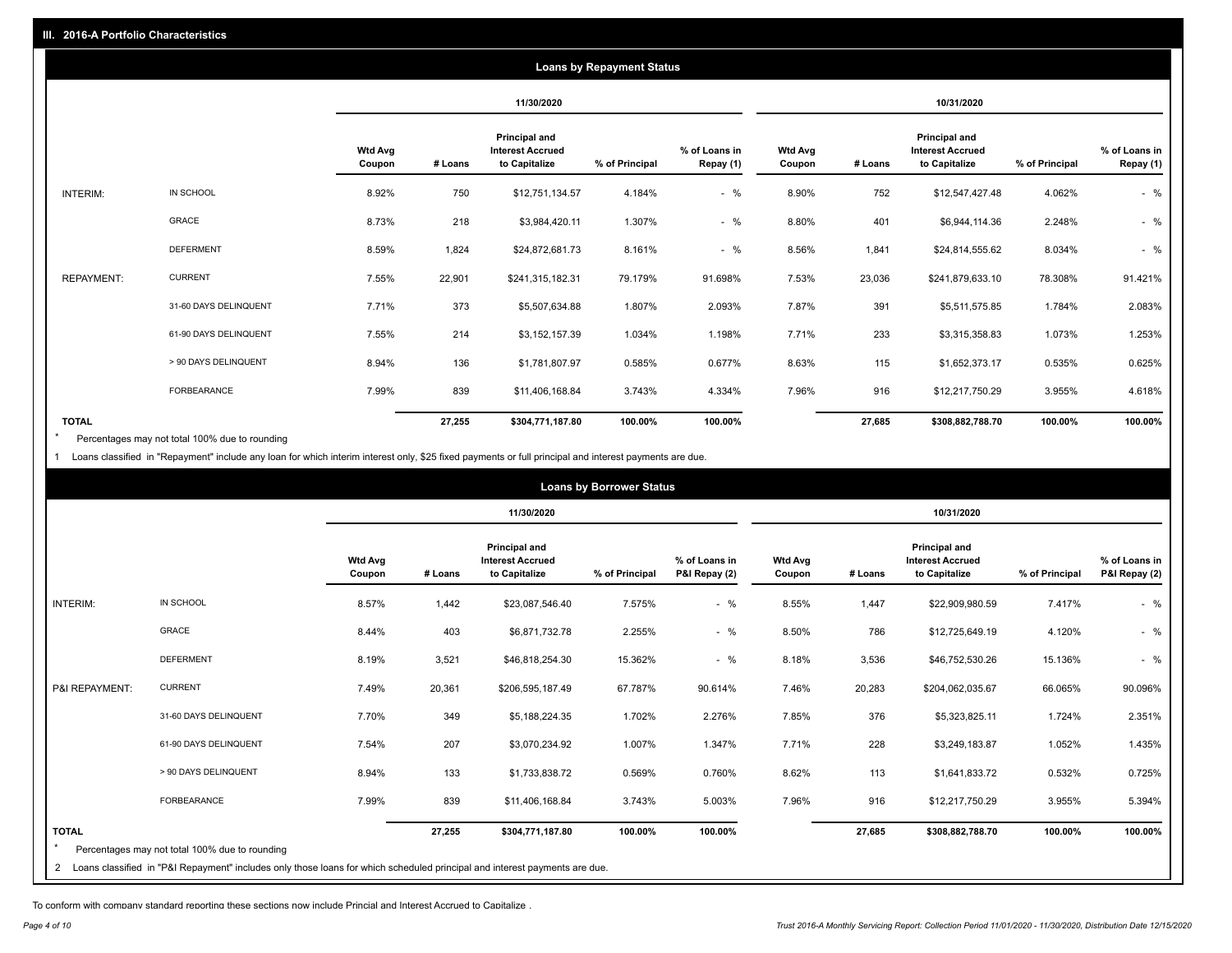|                                                               | 11/30/2020                     | 10/31/2020       |  |
|---------------------------------------------------------------|--------------------------------|------------------|--|
| Pool Balance                                                  | \$304,771,187.80               | \$308,882,788.70 |  |
| Total # Loans                                                 | 27,255                         | 27,685           |  |
| Total # Borrowers                                             | 26,294                         | 26,713           |  |
| Weighted Average Coupon                                       | 7.73%                          | 7.73%            |  |
| Weighted Average Remaining Term                               | 126.81                         | 126.97           |  |
| Percent of Pool - Cosigned                                    | 93.1%                          | 93.1%            |  |
| Percent of Pool - Non Cosigned                                | 6.9%                           | 6.9%             |  |
| Borrower Interest Accrued for Period                          | \$1,855,236.37                 | \$1,943,885.23   |  |
| Outstanding Borrower Interest Accrued                         | \$14,323,669.50                | \$15,715,510.21  |  |
| Gross Principal Realized Loss - Periodic *                    | \$642,024.17                   | \$618,053.68     |  |
| Gross Principal Realized Loss - Cumulative *                  |                                |                  |  |
| Recoveries on Realized Losses - Periodic                      | \$23,366,426.10<br>\$45,540.64 | \$22,724,401.93  |  |
|                                                               |                                | \$24,412.85      |  |
| Recoveries on Realized Losses - Cumulative                    | \$3,454,081.50                 | \$3,408,540.86   |  |
| Net Losses - Periodic                                         | \$596,483.53                   | \$593,640.83     |  |
| Net Losses - Cumulative                                       | \$19,912,344.60                | \$19,315,861.07  |  |
| Non-Cash Principal Activity - Capitalized Interest            | \$1,743,488.05                 | \$484,863.84     |  |
| Since Issued Total Constant Prepayment Rate (CPR) (1)         | 9.57%                          | 9.67%            |  |
| Loan Substitutions                                            | \$0.00                         | \$0.00           |  |
| <b>Cumulative Loan Substitutions</b>                          | \$0.00                         | \$0.00           |  |
| <b>Unpaid Servicing Fees</b>                                  | \$0.00                         | \$0.00           |  |
| <b>Unpaid Administration Fees</b>                             | \$0.00                         | \$0.00           |  |
| <b>Unpaid Carryover Servicing Fees</b>                        | \$0.00                         | \$0.00           |  |
| Note Interest Shortfall                                       | \$0.00                         | \$0.00           |  |
| Loans in Modification                                         | \$27,104,146.23                | \$27,344,820.36  |  |
| % of Loans in Modification as a % of Loans in Repayment (P&I) | 12.51%                         | 12.76%           |  |
|                                                               |                                |                  |  |
|                                                               |                                |                  |  |
|                                                               |                                |                  |  |
| % Annualized Gross Principal Realized Loss - Periodic as a %  |                                |                  |  |
| of Loans in Repayment (P&I) * 12                              | 3.56%                          | 3.46%            |  |
| % Gross Principal Realized Loss - Cumulative as a % of        |                                |                  |  |
| Original Pool Balance                                         | 3.78%                          | 3.68%            |  |
|                                                               |                                |                  |  |
|                                                               |                                |                  |  |

\* In accordance with the Servicer's current policies and procedures, after September 1, 2017 loans subject to bankruptcy claims generally will not be reported as a charged- off unless and until they are delinquent for 120

(1) For additional information, see 'Since Issued CPR Methodology' found on page 11 of this report.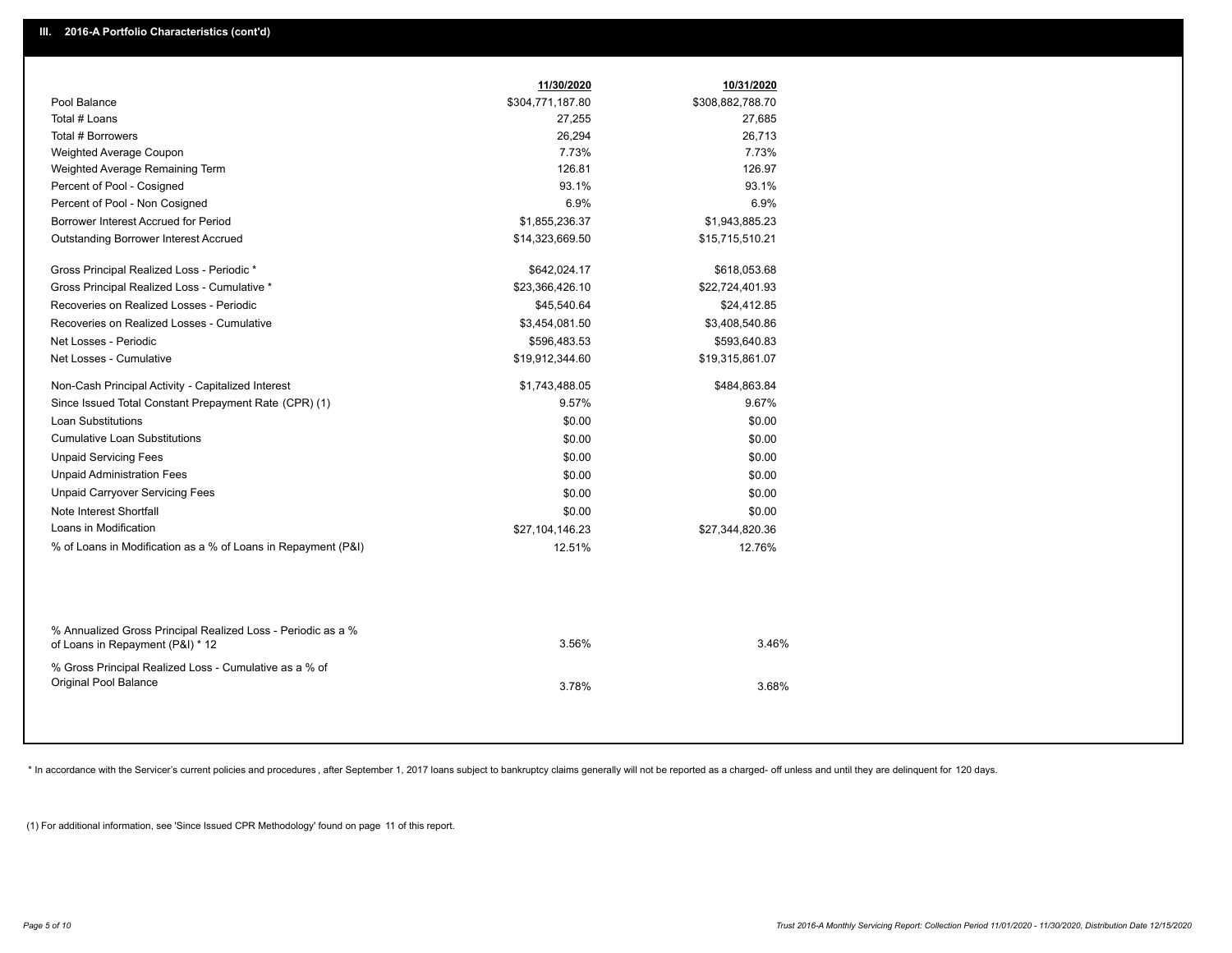#### **Loan Program**  A

|                                    | Weighted<br><b>Average Coupon</b> | # LOANS     | <b>\$ AMOUNT</b> | $%$ *     |
|------------------------------------|-----------------------------------|-------------|------------------|-----------|
| - Smart Option Interest-Only Loans | 6.74%                             | 5,723       | \$43,523,203.13  | 14.281%   |
| - Smart Option Fixed Pay Loans     | 7.77%                             | 7,342       | \$98,386,970.75  | 32.282%   |
| - Smart Option Deferred Loans      | 7.98%                             | 14.190      | \$162,861,013.92 | 53.437%   |
| - Other Loan Programs              | $0.00\%$                          | $\mathbf 0$ | \$0.00           | $0.000\%$ |
| Total                              | 7.73%                             | 27,255      | \$304,771,187.80 | 100.000%  |

\* Percentages may not total 100% due to rounding

B

C

**Index Type**

|                       | Weighted<br><b>Average Coupon</b> | # LOANS | <b>\$ AMOUNT</b> | $%$ *    |
|-----------------------|-----------------------------------|---------|------------------|----------|
| - Fixed Rate Loans    | 7.70%                             | 5,892   | \$76,700,704.95  | 25.167%  |
| - LIBOR Indexed Loans | 7.75%                             | 21,363  | \$228,070,482.85 | 74.833%  |
| - Other Index Rates   | $0.00\%$                          | 0       | \$0.00           | 0.000%   |
| Total                 | 7.73%                             | 27,255  | \$304,771,187.80 | 100.000% |

\* Percentages may not total 100% due to rounding

# **Weighted Average Recent FICO**

| (2)<br>Wtd Avg Recent FICO Band                                                                                                                                             | # LOANS | <b>\$ AMOUNT</b> | $%$ *    |
|-----------------------------------------------------------------------------------------------------------------------------------------------------------------------------|---------|------------------|----------|
| $0 - 639$                                                                                                                                                                   | 2,009   | \$24,323,745.31  | 7.981%   |
| 640 - 669                                                                                                                                                                   | 1,816   | \$20,741,977.81  | 6.806%   |
| 670 - 699                                                                                                                                                                   | 2,803   | \$30,744,068.47  | 10.088%  |
| 700 - 739                                                                                                                                                                   | 5,541   | \$64,247,080.09  | 21.080%  |
| $740 +$                                                                                                                                                                     | 15,086  | \$164,714,316.12 | 54.045%  |
| N/A <sup>(1)</sup>                                                                                                                                                          | 0       | \$0.00           | 0.000%   |
| <b>Total</b>                                                                                                                                                                | 27,255  | \$304,771,187.80 | 100.000% |
| * Percentages may not total 100% due to rounding<br>1 Includes trust private education loans where recent FICO is unavailable or obtaining recent FICO is prohibited by law |         |                  |          |

To conform with company standard reporting these sections now include Princial and Interest Accrued to Capitalize .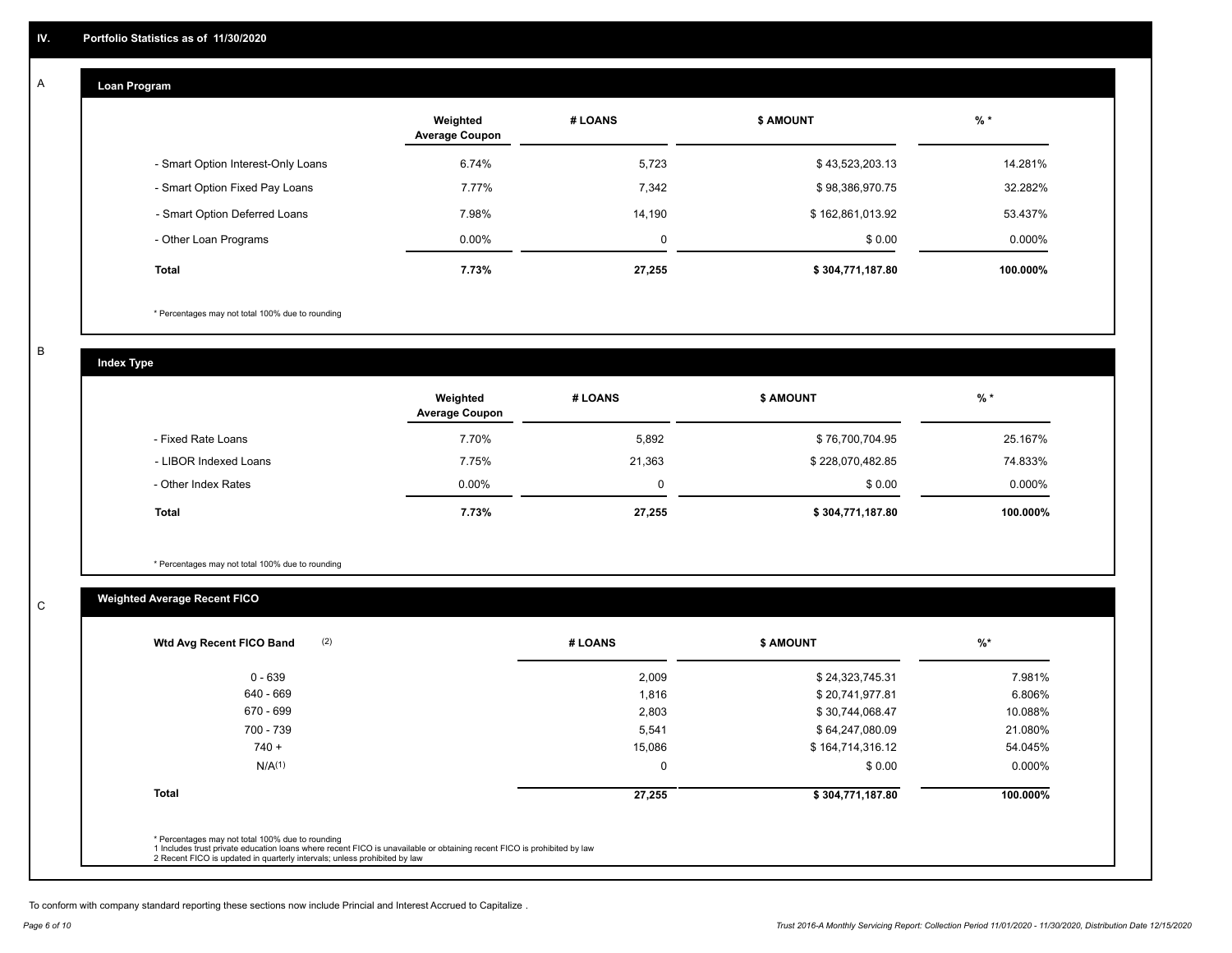| А. | <b>Reserve Account</b>                                                                  |                  |
|----|-----------------------------------------------------------------------------------------|------------------|
|    | Specified Reserve Account Balance                                                       | \$1,557,854.00   |
|    | <b>Actual Reserve Account Balance</b>                                                   | \$1,557,854.00   |
| В. | <b>Principal Distribution Amount</b>                                                    |                  |
|    | i.<br>Class A Notes Outstanding                                                         | \$166,217,952.09 |
|    | ii.<br>Pool Balance                                                                     | \$304,771,187.80 |
|    | First Priority Principal Distribution Amount (i - ii)<br>iii.                           | \$0.00           |
|    | Class A and B Notes Outstanding<br>iv.                                                  | \$216,217,952.09 |
|    | First Priority Principal Distribution Amount<br>v.                                      | \$0.00           |
|    | Pool Balance<br>vi.                                                                     | \$304,771,187.80 |
|    | Specified Overcollateralization Amount<br>vii.                                          | \$91,431,356.34  |
|    | Regular Principal Distribution Amount (if (iv > 0, (iv - v) - (vi - vii))<br>viii.      | \$2,878,120.63   |
|    | Pool Balance<br>ix.                                                                     | \$304,771,187.80 |
|    | 10% of Initial Pool Balance<br>Х.                                                       | \$61,822,914.68  |
|    | First Priority Principal Distribution Amount<br>xi.                                     | \$0.00           |
|    | Regular Principal Distribution Amount<br>Xii.                                           | \$2,878,120.63   |
|    | Available Funds (after payment of waterfall items A through I)<br>xiii.                 | \$1,898,524.31   |
|    | Additional Principal Distribution Amount (if(vi <= x,min(xiii, vi - xi - xii)))<br>xiv. | \$0.00           |
| C. | R-2 Certificate                                                                         |                  |
|    | <b>Previous Notional Balance</b>                                                        | \$37,490,591.00  |
|    | Shortfall of Principal                                                                  | \$0.00           |
|    | Shortfall of Interest                                                                   | \$0.00           |
|    | <b>Current Notional Balance</b>                                                         | \$37,490,591.00  |
|    | Excess Distribution Allocated (1)                                                       | \$535,389.21     |

1. Until the notional amount of the R-2 Certificate is reduced to zero and if there is excess cash through the distribution available it will be distributed to the R-2 Certificate, otherwise the amount will be zero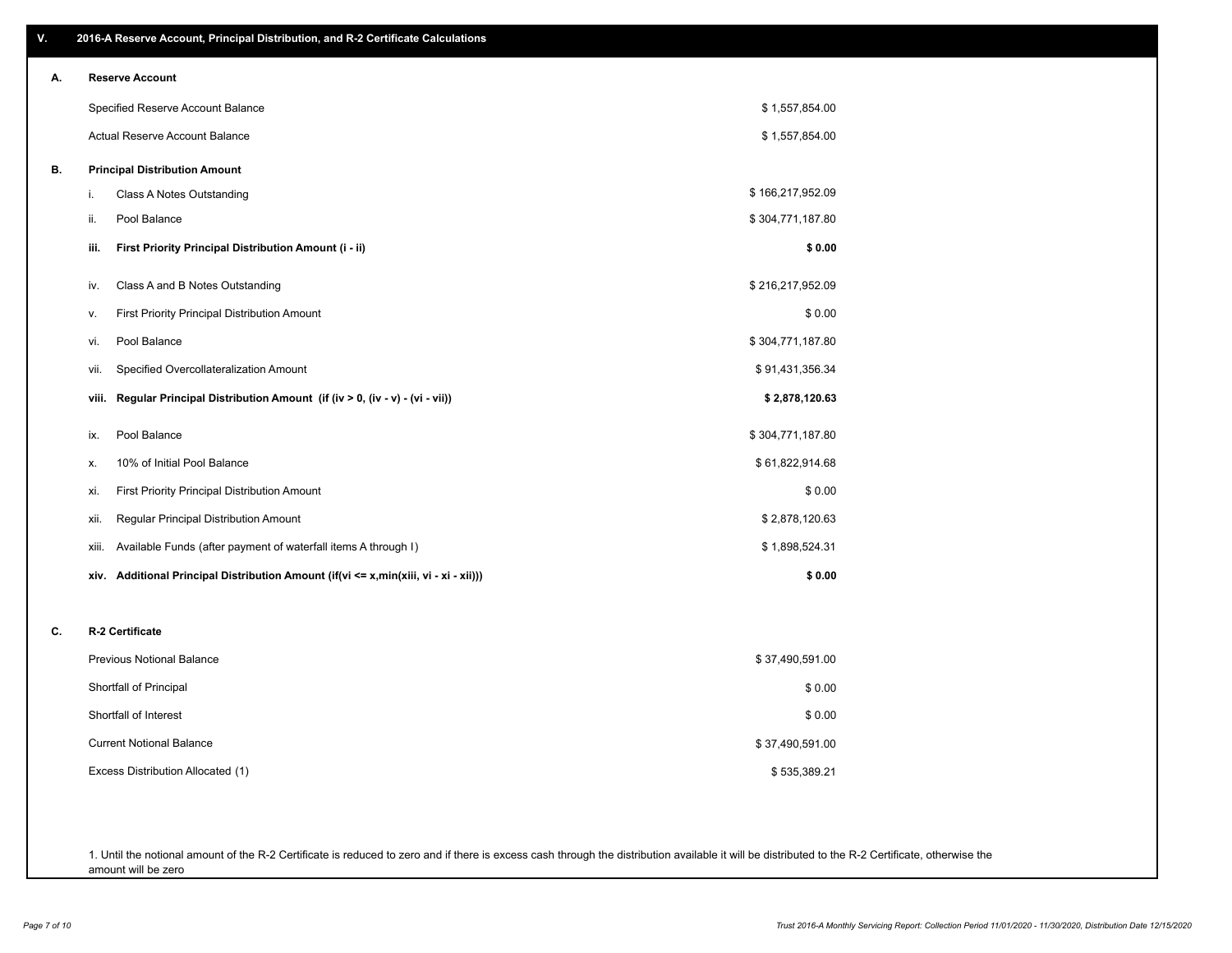|                                                               | Paid           | <b>Funds Balance</b> |
|---------------------------------------------------------------|----------------|----------------------|
| <b>Total Available Funds</b>                                  |                | \$5,404,551.16       |
| <b>Trustee Fees</b><br>A                                      | \$0.00         | \$5,404,551.16       |
| B<br><b>Servicing Fees</b>                                    | \$197,945.71   | \$5,206,605.45       |
| C<br>i. Administration Fees                                   | \$8,333.00     | \$5,198,272.45       |
| ii. Unreimbursed Administrator Advances plus any Unpaid       | \$0.00         | \$5,198,272.45       |
| D<br>Class A Noteholders Interest Distribution Amount         | \$315,258.73   | \$4,883,013.72       |
| E.<br><b>First Priority Principal Payment</b>                 | \$0.00         | \$4,883,013.72       |
| F.<br><b>Class B Noteholders Interest Distribution Amount</b> | \$106,368.78   | \$4,776,644.94       |
| G<br><b>Reinstatement Reserve Account</b>                     | \$0.00         | \$4,776,644.94       |
| H<br><b>Regular Principal Distribution</b>                    | \$2,878,120.63 | \$1,898,524.31       |
| -1<br><b>Carryover Servicing Fees</b>                         | \$0.00         | \$1,898,524.31       |
| Additional Principal Distribution Amount<br>J                 | \$0.00         | \$1,898,524.31       |
| Κ<br>Unpaid Expenses of Trustee                               | \$0.00         | \$1,898,524.31       |
| Unpaid Expenses of Administrator<br>L                         | \$0.00         | \$1,898,524.31       |
| М<br>i. Remaining Funds to the R-1 Certificateholder(s)       | \$1,363,135.10 | \$535,389.21         |
| ii. Remaining Funds to the R-2 Certificateholder(s)           | \$535,389.21   | \$0.00               |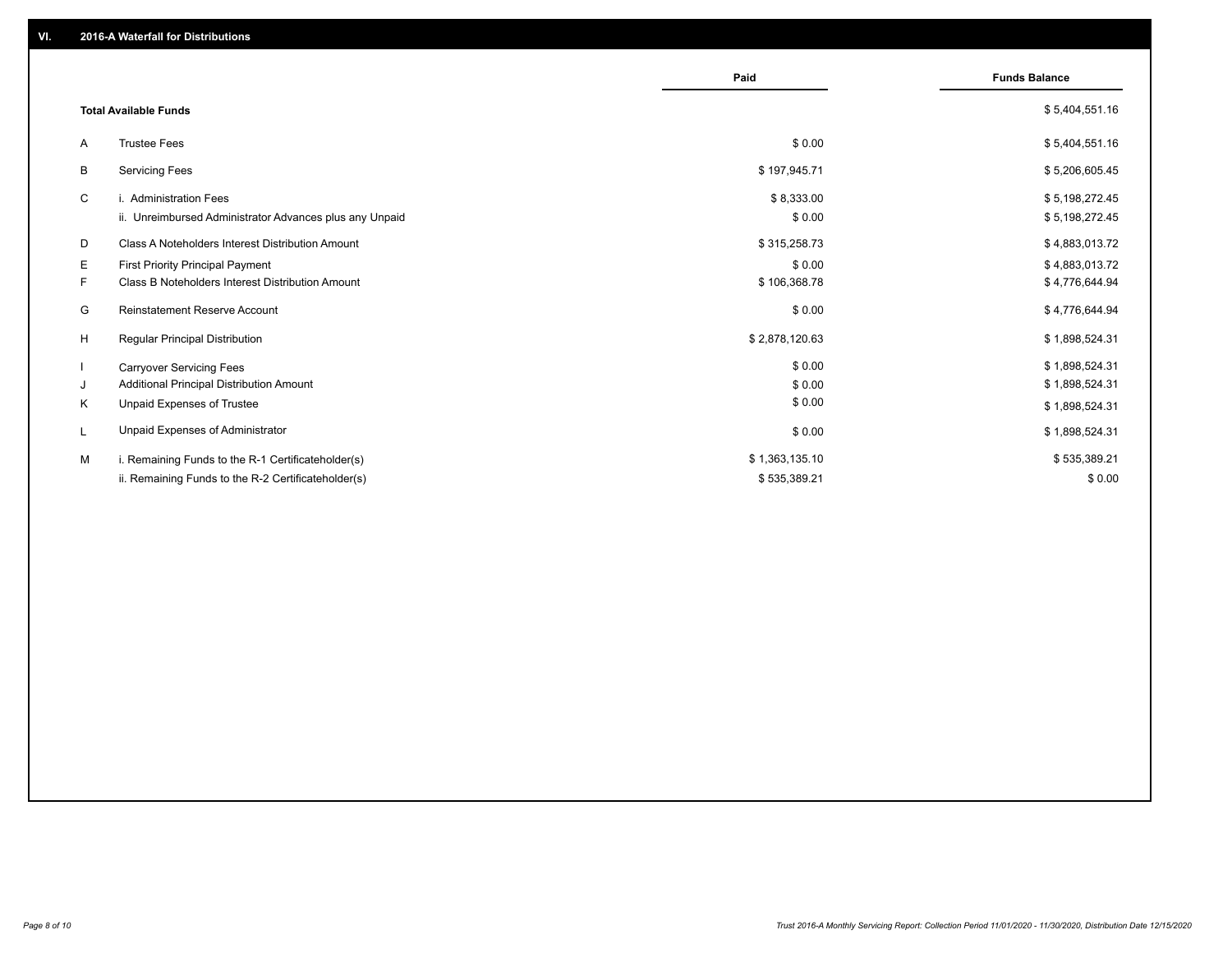# Ending Balance Factor Paydown Factor 0.008176479 0.008176479 0.000000000 Ending Principal Balance \$ 101,159,327.44 \$ \$62,180,504.02 \$ \$62,180,504.02 \$ 50,000,000.00 Principal Paid \$1,782,472.44 \$ 1,095,648.19 \$ - Interest Shortfall \$ - \$ - \$ - Interest Paid \$ 231,619.05 \$ 83,639.68 \$ 106,368.78 Total Interest Due \$ 231,619.05 \$ 83,639.68 \$ 106,368.78 Interest Shortfall from Prior Period Plus Accrued Interest \$ - \$ - \$ - Current Interest Due \$ 231,619.05 \$ 83,639.68 \$ 106,368.78 Accrued Interest Factor 0.002250000 0.001321820 0.002127376 Interest Rate\* 2.70000% 1.64088% 2.64088% Daycount Fraction 0.08333333 0.08055556 0.08055556 Accrual Period End 12/15/2020 12/15/2020 12/15/2020 Accrual Period Begin 11/15/2020 11/16/2020 11/16/2020 Record Date (Days Prior to Distribution) 1 1 NEW YORK BUSINESS DAY 1 NEW YORK BUSINESS DAY 1 NEW YORK BUSINESS DAY Spread/Fixed Rate 2.70% 1.50% 2.50% Index FIXED LIBOR LIBOR Beginning Balance \$ 102,941,799.88 \$ 63,276,152.21 \$ 50,000,000.00 Cusip/Isin 78449FAB7 78449FAC5 78449FAD3 **A2A A2B B** 0.464033612 0.464033612 1.000000000 **Distribution Amounts**

\* Pay rates for Current Distribution. For the interest rates applicable to the next distribution date, please see https://www.salliemae.com/about/investors/data/SMBabrate.txt.

**VII. 2016-A Distributions**